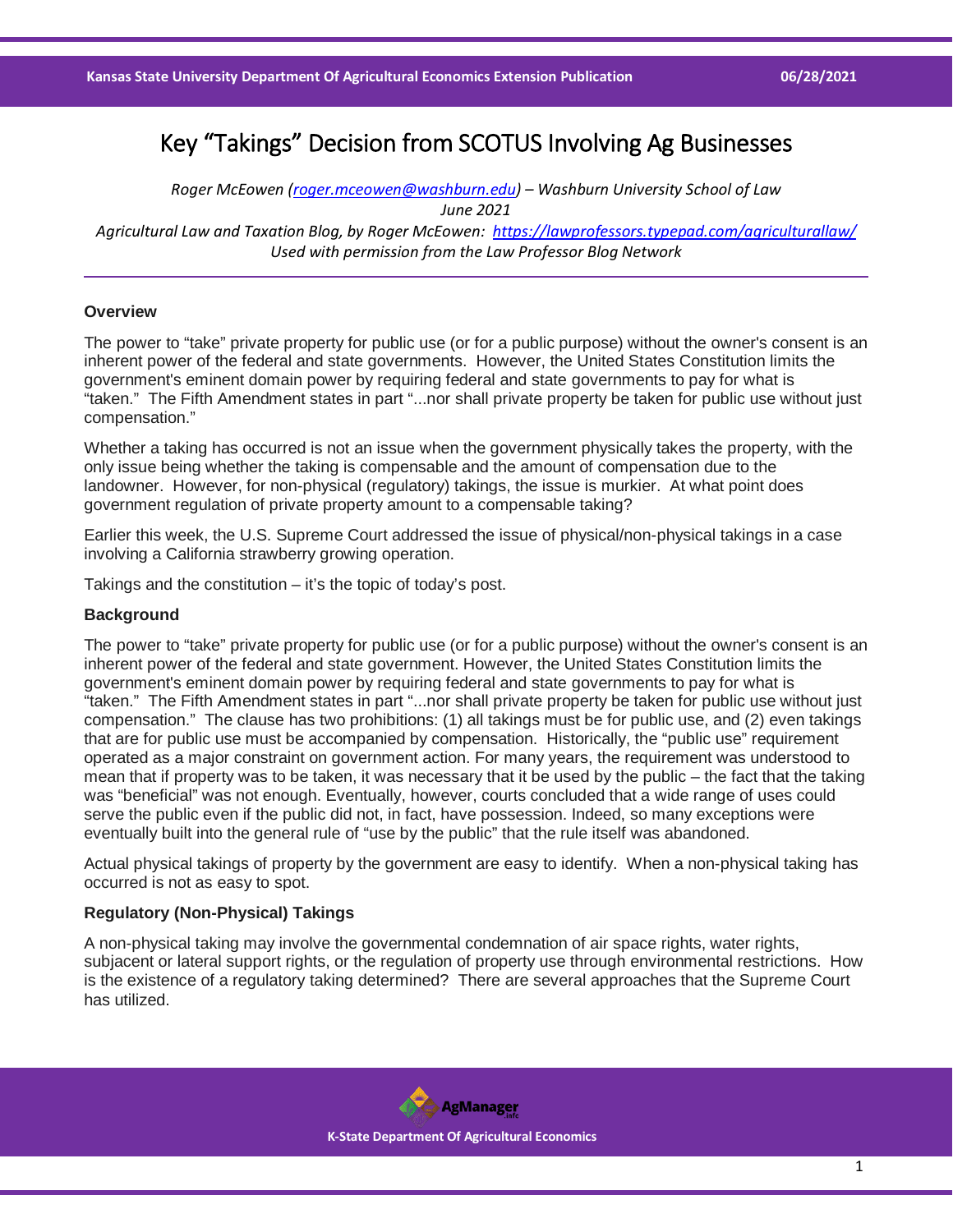**Multi-factor balancing test.** In a key case decided in 1978, the U.S. Supreme Court set forth a multifactored balancing test for determining when governmental regulation of private property effects a taking requiring compensation. In *[Penn Central Transportation Co. et al. v. New York City, 438 U.S. 104](https://casetext.com/case/penn-central-transportation-company-v-city-of-new-york?ref=ArRBZs!z0WG_X)  [\(1978\),](https://casetext.com/case/penn-central-transportation-company-v-city-of-new-york?ref=ArRBZs!z0WG_X)* the Court held that a landowner cannot establish a "taking" simply by being denied the ability to exploit a property interest believed to be available for development. Instead, the Court ruled that in deciding whether particular governmental action effects a taking, the character, nature and extent of the interference with property rights as a whole are the proper focus rather than discrete segments of the owner's property rights. In 2005, the Court confirmed the multi-factor test and noted that the touchstone for deciding when a regulation is a taking is whether the restriction on property usage is functionally equivalent to a physical taking of the property. *[Lingle, et al. v. Chevron U.S.A., Inc., 544 U.S. 528 \(2005\).](https://casetext.com/case/lingle-v-chevron-usa-inc-2?ref=ArRBZs!Mx5E29)*

**Total regulatory taking.** In *[Lucas v. South Carolina Coastal Council, 505 U.S. 1003 \(1992\),](https://casetext.com/case/lucas-v-south-carolina-coastal-council?ref=ArRBZs!hyiHMQ)* the landowner purchased two residential lots with an intent to build single-family homes. Two years later, the state legislature passed a law prohibiting the erection of any permanent habitable structures on the Lucas property. The law's purpose was to prevent beachfront erosion and to protect the property as a storm barrier, a plant and wildlife habitat, a tourist attraction, and a "natural health environment" which aided the physical and mental well-being of South Carolina's citizens. The law effectively rendered the Lucas property valueless. Lucas sued the Coastal Council claiming that, although the act may be a valid exercise of the state's police power, it deprived him of the use of his property and thus, resulted in a taking without just compensation. The Coastal Council argued that the state had the authority to prevent harmful uses of land without having to compensate the owner for the restriction.

The Supreme Court ruled for Lucas and opined that the state's interest in the regulation was irrelevant since the trial court determined that Lucas was deprived of any economically viable alternative use of his land. The *Lucas* case has two important implications for environmental regulation of agricultural activities. First, the *Lucas* court focused solely on the economic viability of the land and made no recognition of potential noneconomic objectives of land ownership. However, in the agricultural sector land ownership is typically associated with many noneconomic objectives and serves important sociological and psychological functions. Under the *Lucas* approach, these noneconomic objectives are not recognized. Second, under the *Lucas* rationale, environmental regulations do not invoke automatic compensation unless the regulations deprive the property owner of *all* beneficial use.

Under the *Lucas* approach, an important legal issue is whether compensation is required when the landowner has economic use remaining on other portions of the property that are not subject to regulation.

**Unconstitutional conditions.** In *[Nollan v. California Coastal Commission,483 U.S. 825 \(1987\),](https://casetext.com/case/nollan-v-california-coastal-commission?ref=ArRBZs!Sh2jFQ)* the plaintiff owned a small, dilapidated beach house and wanted to tear it down and replace it with a larger home. However, the defendant was concerned about preserving the public's viewing access over the plaintiff's land from the public highway to the waterfront. Rather than preventing the construction outright, the defendant conditioned the plaintiff's right to build on the land upon the plaintiff giving the defendant a permanent, lateral beachfront easement over the plaintiff's land for the benefit of the public. Thus, the issue was whether the state could force the plaintiffs to choose between their construction permit and their lateral easement. The Court held that this particular bargain was impermissible because the condition imposed (surrender of the easement) lacked a "nexus" with, or was unrelated to the legitimate interest used by the state to justify its actions - preserving the view. The Court later ruled similarly in *[Dolan v. Tigard, 512 U.S.](https://casetext.com/case/dolan-v-city-of-tigard-3?ref=ArRBZs!w-Fyyh)  [374 \(1994\).](https://casetext.com/case/dolan-v-city-of-tigard-3?ref=ArRBZs!w-Fyyh)* These cases hold that the government may not require a person to give up the constitutional right to receive just compensation when property is taken for a public use in exchange for a discretionary benefit that has little or no relationship to the property. The rule of the cases does not apply to situations involving impact fees and other permit conditions that do not involve physical invasions, but it would apply to monetary exactions where none of the plaintiff's property is actually taken. *See, e.g., Koontz v. St. Johns River Water Management District*, *[133 S. Ct. 2586 \(2013\).](https://casetext.com/case/koontz-v-st-johns-river-water?ref=ArRBZs!E64aEw)*

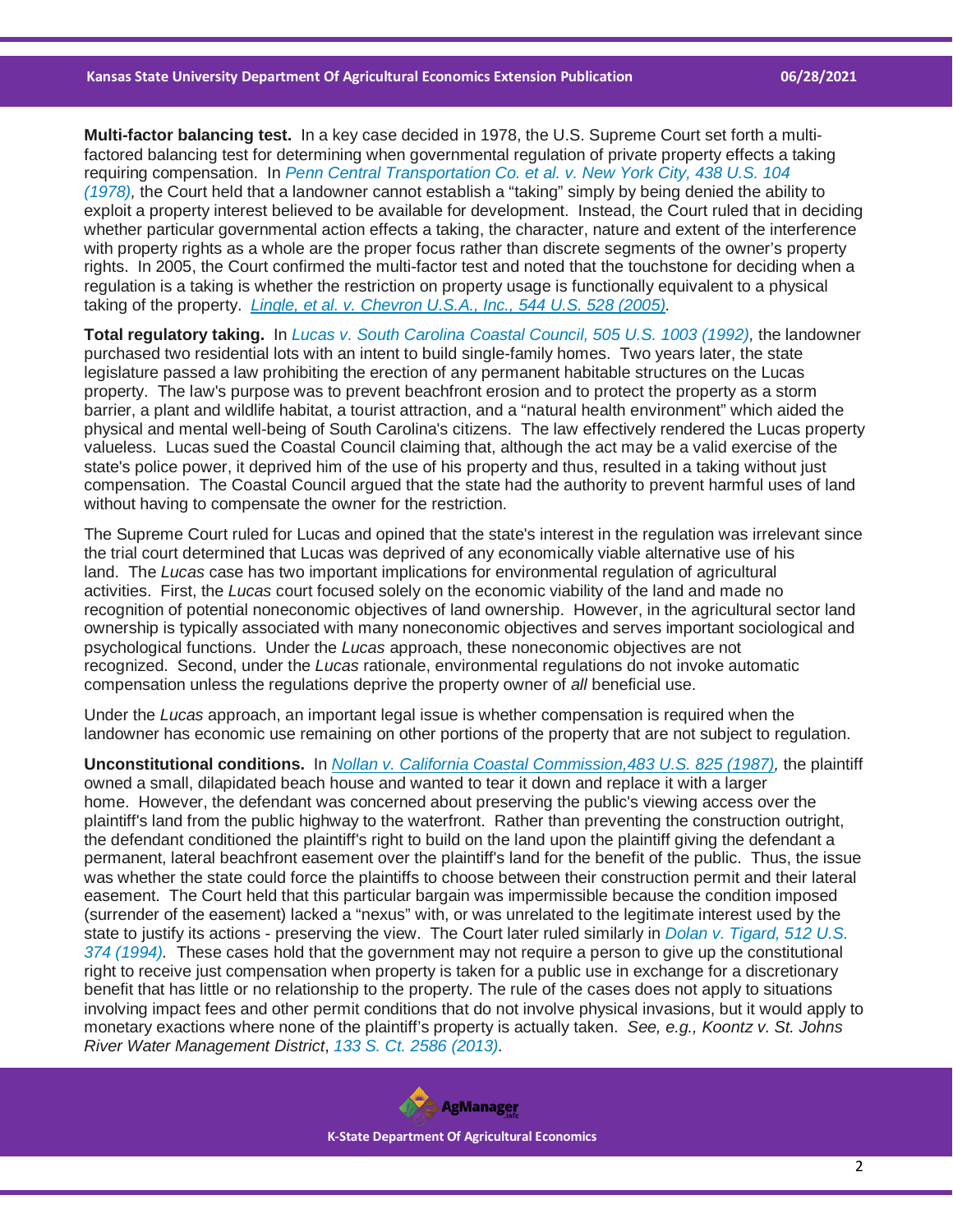### **State/Local Takings – Seeking a Remedy**

For a landowner that has sustained a state/local regulatory (or physical) taking, can compensation be sought initially in federal court or must legal procedures be first pursued in state court with federal courts only available if compensation is denied at the state level? The U.S. Supreme Court answered this question in 1985. In *[Williamson Regional Planning Commission v. Hamilton Bank of Johnson City, 473 U.S. 172](https://casetext.com/case/williamson-county-regional-planning-commission-v-hamilton-bank-of-johnson-city?ref=ArRBZs!pzLPWX)  [\(1985\),](https://casetext.com/case/williamson-county-regional-planning-commission-v-hamilton-bank-of-johnson-city?ref=ArRBZs!pzLPWX)* the Court held that if a state provides an adequate procedure for seeking just compensation, there is no Fifth Amendment violation until the landowner has used the state procedure and has been denied just compensation. However, [28 U.S.C. §1738,](https://casetext.com/statute/united-states-code/title-28-judiciary-and-judicial-procedure/part-v-procedure/chapter-115-evidence-documentary/section-1738-state-and-territorial-statutes-and-judicial-proceedings-full-faith-and-credit?ref=ArRBZs!VQ7ImL) would then be applied with the resulting effect that the failure to receive compensation at the state level generally meant that there was no recourse in the federal courts because of the preclusive effect of the landowner having already litigated the same issue(s) in the state courts. *See, e.g., [San Remo Hotel L.P., v. City and County of San Francisco, 545 U.S. 323 \(2005\).](https://casetext.com/case/san-remo-hotel-l-p-v-city-and-county-of-san-francisco?ref=ArRBZs!Y4MNVx)*

The Court dealt with this "catch-22" in 2019 in *[Knick v. Township of Scott, 139 S. Ct. 2162](https://casetext.com/case/knick-v-township-of-scott?ref=ArRBZs!d3NEKe) (2019*, pointing out that there is a distinction between the substance of a right and the remedy for the violation of that right. It's the takings clause of the Fifth Amendment that establishes that the government can only take (either physically or via regulation) private property by paying for it. The government's infringement on private property is what triggers possible compensation. The Constitutional violation has occurred and a state court decision that makes the landowner financially whole simply remedies that violation. It doesn't redefine the property right. Thus, the majority opinion reasoned, laws confer legal rights and when those rights are violated there must be legal recourse. *See, e.g., [Marbury v. Madison, 5 U.S. 137 \(1803\).](https://casetext.com/case/marbury-v-madison?ref=ArRBZs!y15-dQ)* As the majority noted, "a government violates the Takings Clause when it takes property without compensation, and…a property owner may bring a Fifth Amendment claim [in federal court]… at that time."

# **Physical Takings**

**California case.** Earlier this week, the Court again dealt with the takings issue in Cedar Point *Nursery, et al. v. Hassid, et al., No. 20-107, 2021 U.S. LEXIS 3394 (U.S. Sup. Ct. Jun. 23, 2021).* The lead plaintiff is a large strawberry growing operation in California, employing over 400 seasonal workers and about 100 fulltime workers. A California labor regulation, based on the California Agricultural Labor Relations Act of 1975 that gives ag employees a right to self-organize, grants labor organizations a "right to take access" to an ag employer's property in order to solicit support for unionization. [Cal Code Regs., tit. 8,](https://casetext.com/regulation/california-code-of-regulations/title-8-industrial-relations/division-2-agricultural-labor-relations-board/chapter-9-solicitation-by-non-employee-organizers/section-20900-solicitation-by-non-employee-organizers?ref=ArRBZs!tB5JHC)  [§20900\(e\)\(1\)\(C\).](https://casetext.com/regulation/california-code-of-regulations/title-8-industrial-relations/division-2-agricultural-labor-relations-board/chapter-9-solicitation-by-non-employee-organizers/section-20900-solicitation-by-non-employee-organizers?ref=ArRBZs!tB5JHC) Under the regulation, an ag employer must allow union organizers onto their property for up to three hours daily, 120 days per year. In the fall of 2015, at 5 a.m., members of the United Farm Workers entered the plaintiff's property without any prior notice being given. They entered the plaintiff's trim shed where hundreds of workers were preparing strawberry plants. The organizers used bullhorns to stir up the workers and encourage them to join in a protest. Other workers left the worksite. The plaintiff filed charges against the union for taking access without notice. In return, the union claimed that the plaintiff had committed an unfair labor practice similar to the claim it had made during the summer of 2015 against a California grower and shipper of table grapes and citrus.

The ag businesses believed that the union would try to enter their properties again in the future, they sued claiming that the access regulation was an unconstitutional per se physical taking of an easement that was given, without compensation, to union organizers. The trial court held that the regulation did not amount to a per se physical taking because it did not "allow the public to access their property in a permanent and continuous manner for whatever reason." Instead, the trial court held that the regulation was a non-physical taking to be evaluated under the muti-factor balancing test of *Penn Central.* A majority of the appellate court affirmed, identifying the various types of non-physical takings discussed above and again determining that the balancing test of *Penn Central* applied. The U.S. Supreme Court agreed to hear the case and reversed.